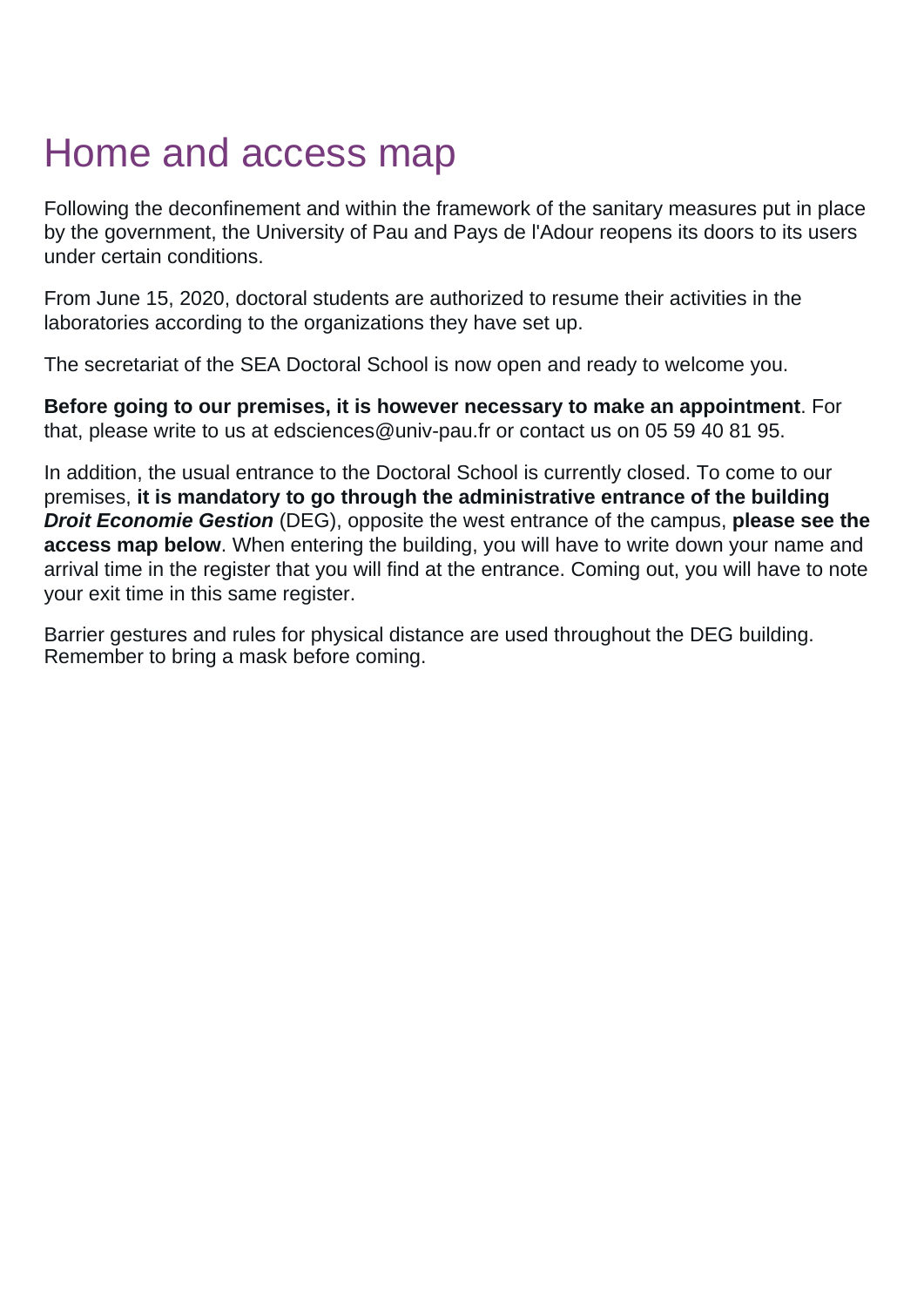

Plan de rez-de-chaussée Ground floor

- 1- Hall d'entrée
- 2 Escalier central
- 3 Séminaires / Thèses / Conseils
- 4 Administration école doctorale
- 5 Espaces communs
- 
- 1 Entrance lobby<br>2 Central stalrway
- 3 Seminar, thesis, board room
- 4 Doctoral School administration
- 5 Common spaces